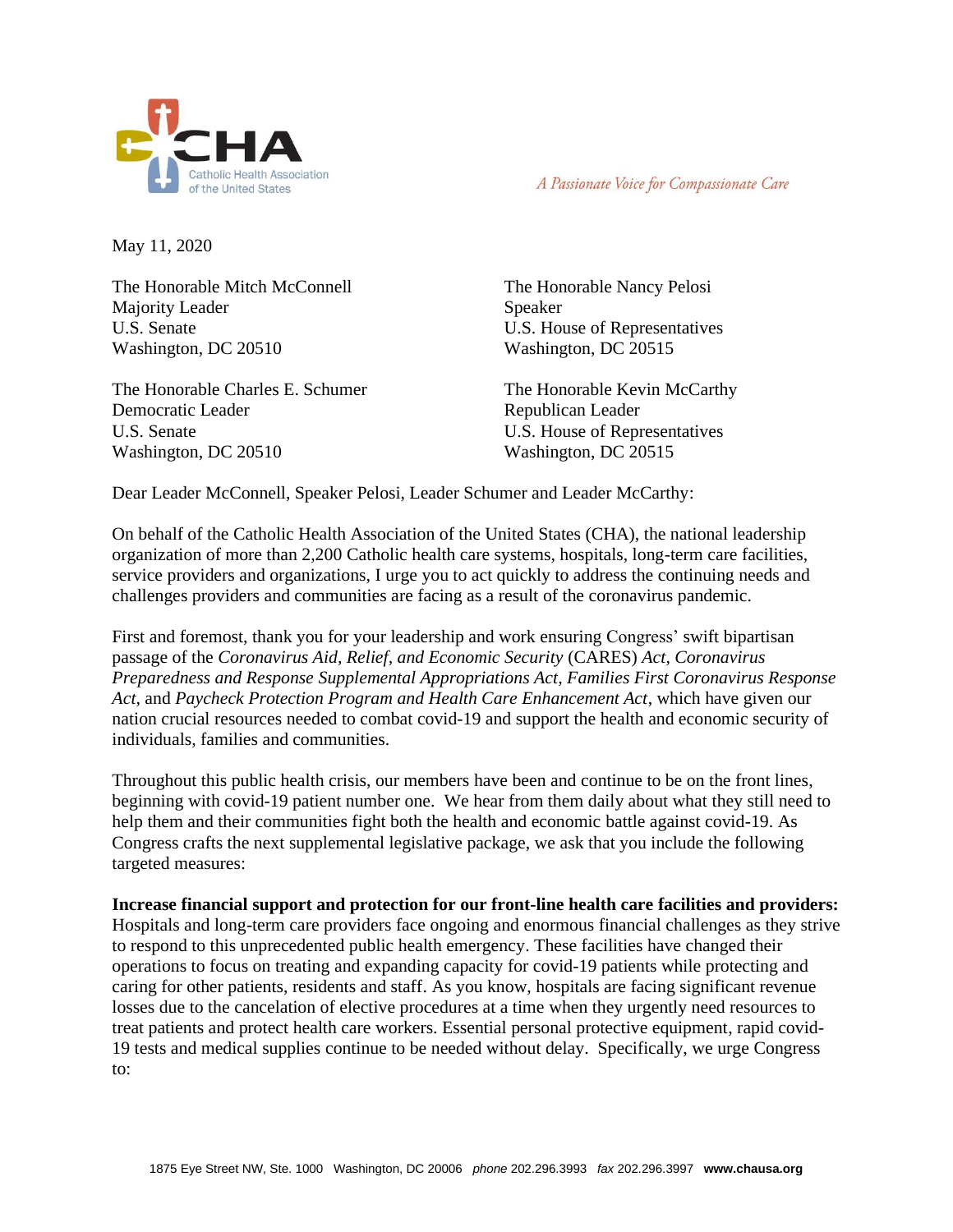- **Enhance funding and policies for the deployment of rapid covid-19 testing for every hospital, long-term care facility and other health care organization** to facilitate regular testing of employees and patients. This is critical to prevent the spread of covid-19 and protect patients, residents and staff while ensuring continuity of care and operations in our facilities;
- **Ensure frontline staff have the protective personal equipment they need** by facilitating through funding, the Defense Production Act and other means enhanced production and distribution of PPE to health care facilities and providers.
- **Provide loan forgiveness under the CMS Accelerated and Advanced Payment (AAP) Programs.** The continued loss of elective procedure revenue consisting of over 30 to 50 percent of hospital revenue, along with the ongoing costs of covid-19 preparedness, supplies and care provision has placed hospitals and other providers on the brink of insolvency, especially safety net facilities. The AAP has provided a base of dedicated and stable funding for many of our hospitals and health care organizations experiencing unprecedented fiscal challenges, but they are financially unable to repay these loans;
- **Continue replenishment of the Public Health emergency fund and ensure targeted relief for Medicaid providers** to ensure ongoing critical funding for front-line providers and funding for safety net hospitals and providers;
- **Increase support for long-term care facilities, hospice, home health and Home and Community Based Services** (HCBS) by providing for a 5% increase in Medicare reimbursement;
- **Increase reimbursements and ease regulatory structures for expanded use of telemedicine,** which will increase access to care and reduce exposure and infections, and specifically expand usage to all home health, advanced care planning and hospice services where clinically appropriate;
- **Direct the Internal Revenue Service (IRS) provide an additional extension of six months for not-for-profit organizations filing** Forms 990, 990-T, and 4720 to any Section 501(c)(3) organization that is required to file Form 990, Schedule H;
- **Provide appropriate liability protection for health care providers and facilities** from unwarranted liability in situations that do not involve gross negligence or other misconduct;
- **Increase support for palliative care** by including the *Palliative Care and Hospice Education and Training Act* with additional immediate funding to train and equip providers to provide expanded palliative care.

**Protect and Expand Health Care Coverage and Access:** Congress should take whatever measures are necessary to ensure that everyone present in the United States, regardless of immigration status, has coverage for covid-19 related testing, treatment, and vaccines, with special attention to lowincome or uninsured individuals and families. Specifically, we ask you to:

- **Establish a special enrollment period for the Federal Health Insurance Marketplaces;**
- **Increase eligibility and federal premium tax credits and cost-sharing subsidies** in the Marketplace Exchanges;
- **Increase the Medicaid Federal Medical Assistance Percentage (FMAP) to at least 12%**, and establish an automatic trigger tied to state unemployment to provide additional support should the epidemic necessitate more targeted relief. Increased FMAP will give states the resources they need as unemployment continues to escalate and families and individuals turn to the Medicaid safety net for coverage. This will also help states to meet the Medicaid Maintenance of Effort (MOE) provisions in the Families First Coronavirus Response Act that guarantee coverage and protections for Medicaid beneficiaries;